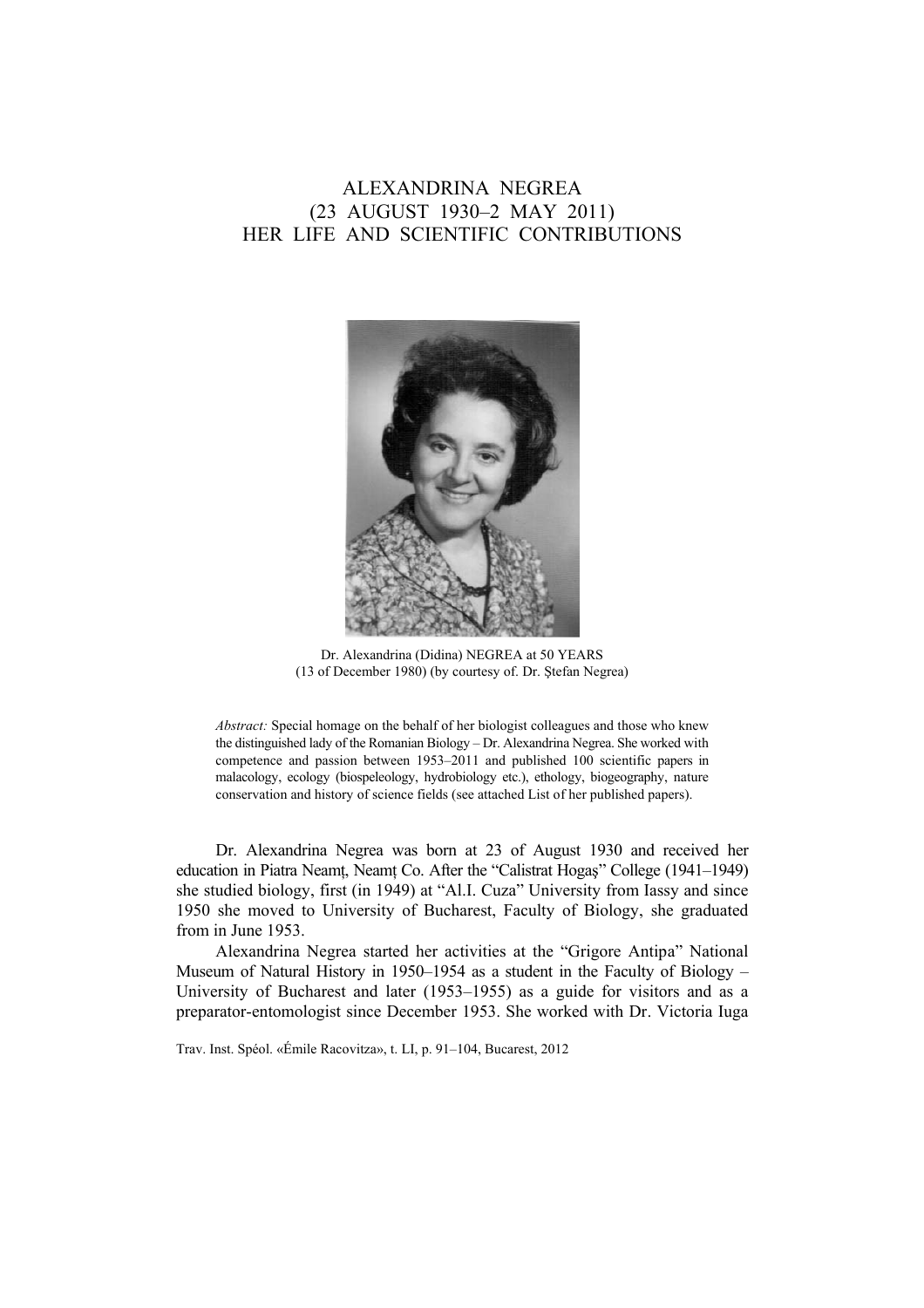Raica – the last wife of Professor Dr. Dimitrie Voinov – head of the Comparative Anatomy in Bucharest Univevrsity. The young researcher Alexandrina Negrea was in charge with "Aristide Caradja" microlepidoptera collection, recently brought by prince himself from Grumăzeşti – Neamţ, offered to the "Grigore Antipa" National Museum of Natural History. Her evolution as a biologist was not simple, but she was a hardworker and never complained about life difficulties.

In 1954 Didina was transferred as a scientist to the Hydrology Commission of the Romanian Academy – a Division of the Marine Research Station founded by Grigore Antipa in Constanţa. Her husband (Ştefan Negrea), just graduated in biology from the Faculty of Biology – Bucharest University –, occupied a position of research assistant in the same Marine Research Station. Two years, Didina worked in the Laboratory of Marine Benthos, while her husband organized the first Romanian Marine Plancton Laboratory. In 1959, together with Lucreția Elian, the Negrea family published their first observations on zooplancton distribution in Romanian sector of the Black Sea (see paper no. 1 in the attached List of publications).

In 1955 Alexandrina Negrea was transferred as a scientist to the Hyrobiological Research Station in Brăila, organized by Bucharest's University and Ştefan Negrea became founder director. That station was for applied education of students from the Faculty of Biology and for Research programs on Danube flooding zone. In these programs were transferred and implied the abovementioned two scientists from the Marine Research Station as well as Stelian Beldescu, specialised in chemistry. In only two years, they organized laboratories, a conference room, dormitories, kitchen and provided the young institution with a ship to visit Danube lakes of the flooded Danube zone with student and scientist visitors. The Hyrobiological Research Station in Brăila is still functional today. In 2005, Didina and Ştefan Negrea were invited as founders, to celebrate the Station's bicentenial.

Since 1957 Alexandrina Negrea became researcher at the "Emil Racoviţă" Speleolgical Institute in Bucharest. In 1971 she defended her Ph.D. thesis in Biology, with title: *Gastropod population dynamic from Crapina-Jijila Complex of flooding Danube zone*. Her Ph.D. adviser was Professor Dr. doc. Nicolae Botnariuc – the best and well known Romanian evolutionist. Alexandrina Negrea worked at the Speleological Institute 53 years (1957–2010), daily accompanying and working with her husband in the same laboratory, up to her 80<sup>th</sup> anniversary. Their last common paper was printed in 2011, just when Didina passed away.

Officially, Didina retired in 1997 at an age of 67. Her husband retired in 2005, at 75 and he is still working at his 82 years (in 2012), having a protocol with the Institute of Speleology "Emil Racovitza" to co-operate as an associate senior researcher, as much as he can.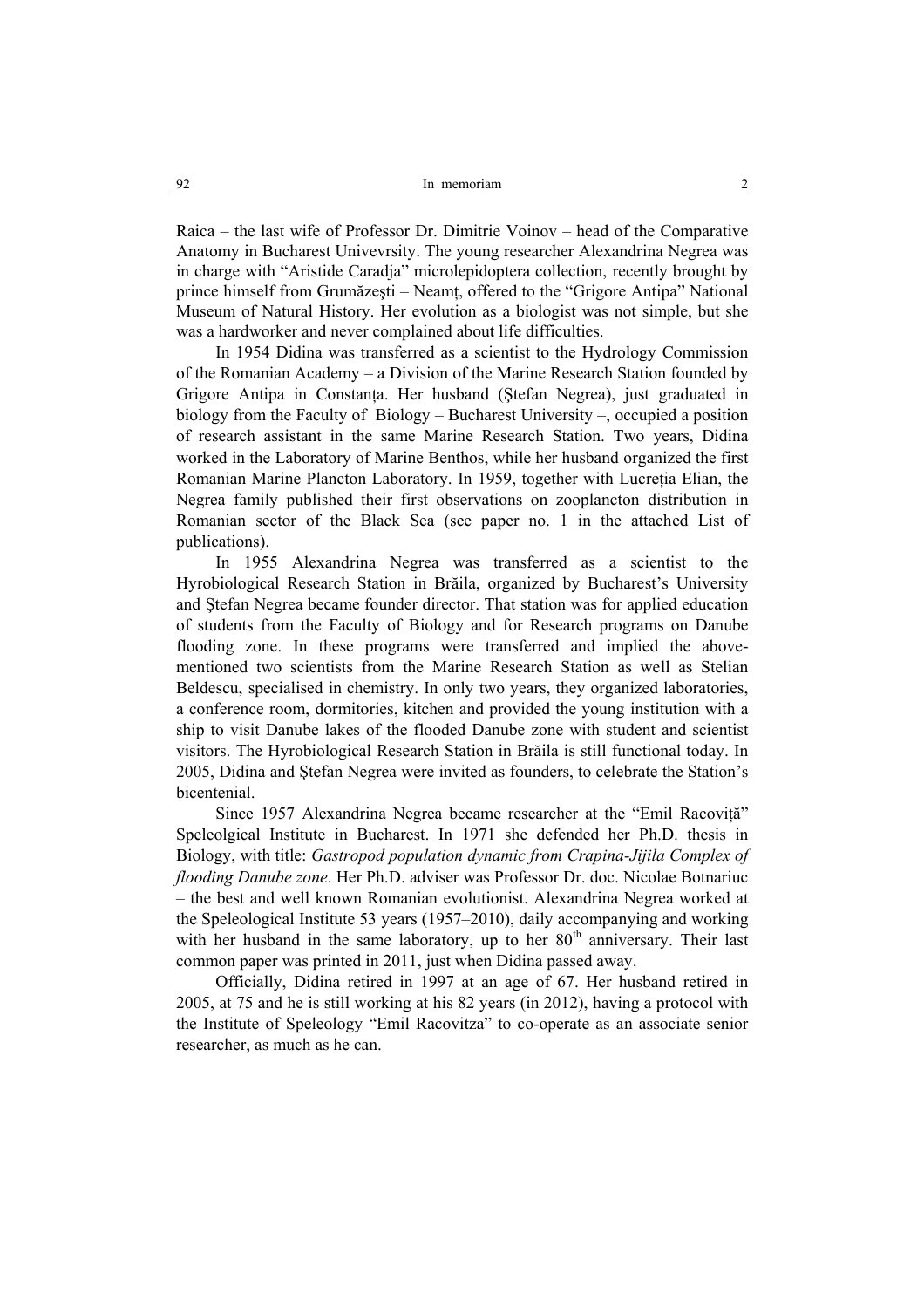

Prof. Alexandru V. Grossu on  $24<sup>th</sup>$  May 2001, on the occasion of the 90<sup>th</sup> anniversary at the "Grigore" Antipa" National Museum of Natural History. From left to right: Ioana Matache, Prof. Al.V. Grossu, Dochiţa Lupu, Dr. Alexandrina Negrea, Dr. Medeea Weinberg, Andrei Mircea, Elena Cursaru and Dumitru Murariu – director of the Museum. (Photo: George Năzăreanu; by courtesy of Dr. Ştefan Negrea).

As a specialist in Molluscs, Dr. Alexandrina Negrea published as a single author, and co-operated with important malacologists from all over the world: K. Jacobson from U.S.A., F.C. Loosjes from Netherlands, Adolf Riedel from Poland, V. Jadin from Russia, Alexandru Grossu from Romania. Didina has done taxonomic revisiones and described nine new species and a new genus of Gastropods. Thus Dr. Alexandrina Negrea was recognized as a remarkable specialist in terrestrial and aquatic gastropods, clarifying many taxonomic and systematic problems. The gastropod species described by Didina are: *Acme oltenica* A. Negrea, 1963; *Lacinaria dobrogensis* F. Loosjes and A. Negrea, 1968; *Troglovitrea argintarui* A. Negrea and A. Riedel, 1968; *Argna angustistoma* A. Grossu and A. Negrea, 1968; *Argna crassilabris* A. Grossu and A. Negrea, 1968; *Agna nana* A. Gossu and A. Negrea, 1968; *Paladilhia dobrogica* A. Grossu and A. Negrea, 1989. The new genus of Gastropoda is *Troglovitrea* A. Negrea and A, Riedel, 1968.

Alexandrina Negrea published 100 papers in different Romanian and foreign journals of biology with topics of ecology (mainly from underground karst environments), biogeography, biospeleology, nature conservation etc. Together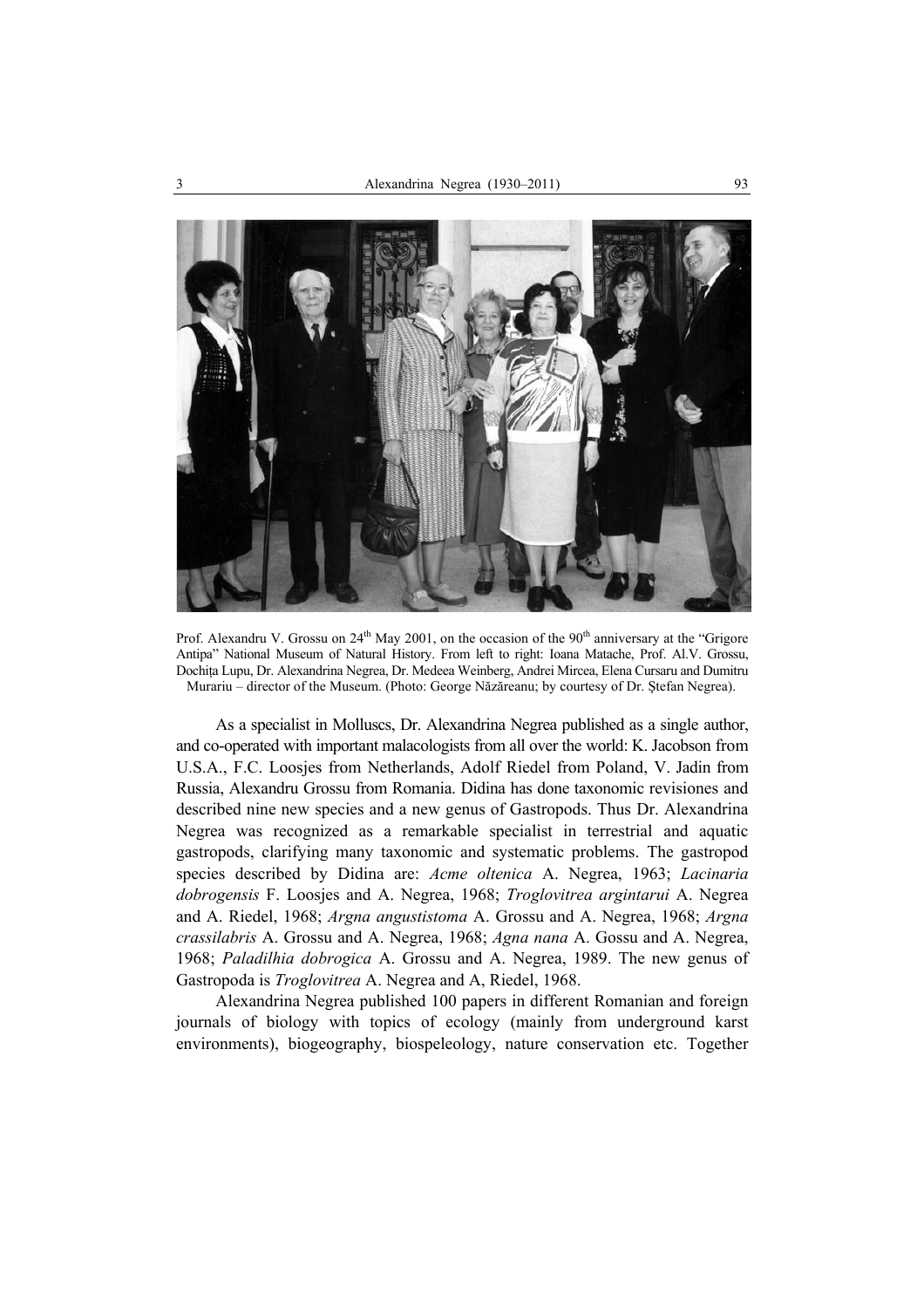| 94 | memoriam<br>1n |  |
|----|----------------|--|
|    |                |  |

with Dr. Ştefan Negrea and Dr. Lazar Botoşăneanu wrote about exploration of more than 240 Romanian caves and mapped 30 km of cave rooms and galleries, mainly from south-western part of the country. Her scientific results were published in many journals and Publishing Houses. A book published by the National Centre for Scientific Research – France (Paris, 1967) with a forward signed by the distinguished French scientist Albert Vandel, was characterized as a model of regional speleological monographs (see no. 19 in the attached List).



The team's nucleus in the field trip to study underground environment in Banat, Romania: Lazar Botoşăneanu, Ştefan Negrea and Alexandrina Negrea. (Photo Lili Botoşăneanu. By courtesy of Dr. Ştefan Negrea).

Didina was a member of different teams working abroad with scientific results printed in the Romanian Academy Publishing House. This refers to a scientific expedition organized by Dr. Ştefan Negrea in Israel – at the invitation of prof. F. Dov Por from Jerusalem University – to collect and search terrestrial invertebrate fauna, mainly Chilopods, in May–June 1990. With the allocated funds he made a team composed of Dr. Alexandrina Negrea, Dr. Iosif Căpuşe and Dr. Vasile Decu in order to collect the invertebrate fauna from many sites across Israel and neighboring areas.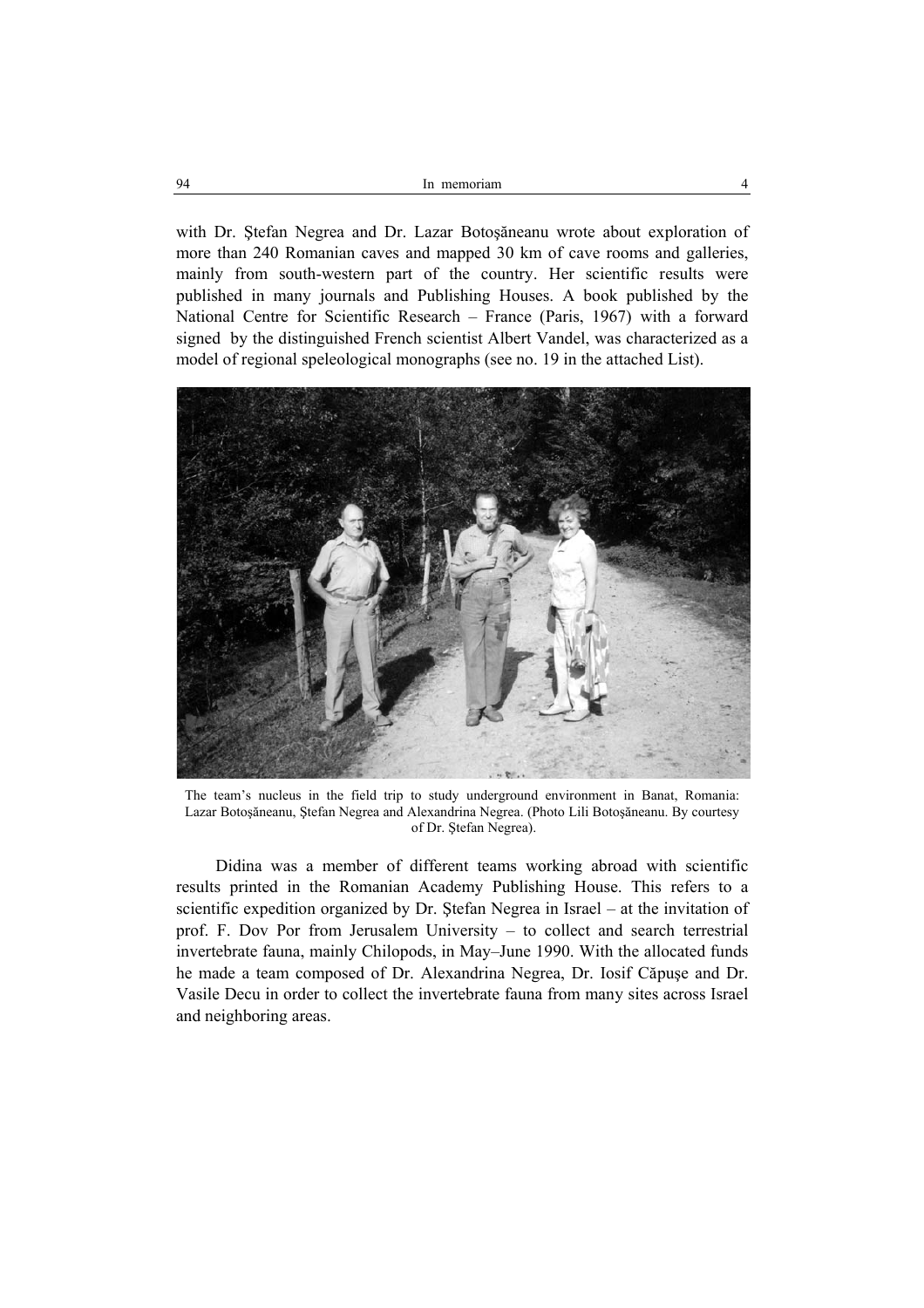

Dr. Oana Paula Popa one of Dr. Alexandrina Negrea's students – today a scientist specialized on molecular biology in the "Grigore Antipa" National Museum of Natural History – Bucharest. Picture in museum's conference room on the occasion of launching *The Red Book of Vertebrates from Romania*. Between ladies, in background – Academician Nicolae Botnariuc.

Dr. Alexandrina Negrea advised interested young people how to work of a work in Gastropoda, co-operated with foreign specialists and activated in several professional associations. She helped students to prepare their Master Degree and Ph. Degree thesis in different biological fields; she initiated young researchers from different Universities and Biological Stations in the country, to organize and start their research activity.

Many years, Alexandrina Negrea, Ştefan Negrea and Victor Gheorghiu initiated amateur speleologists from Romania, in National Biospeleological School, guided and managed by Dr. Ştefan Negrea to the Speleological Institute Station in Cloşani, Gorj Co. Totally they gave lectures to 13 series of young speleologists, learning to protect natural environment and their fauna.

Since 1968, Dr. Alexandrina Negrea became a member of the Biological Sciences Society from Romania and since 1969 – member and honorary custodian of the Commission of Nature Monuments in Romanian Academy. Starting with 1993, Alexandrina Negrea was an active member of the Romanian Society of Systematic Zoology and in 2003 – founder member of the Romanian Limnological Society. But since 1962, Alexandrina Negrea became a member of the Unitas Malacologica Europeas – UME, and in 1965 – member of the International Union of Speleology – UIS. Since 1983 – member of the Société de Biospéologie de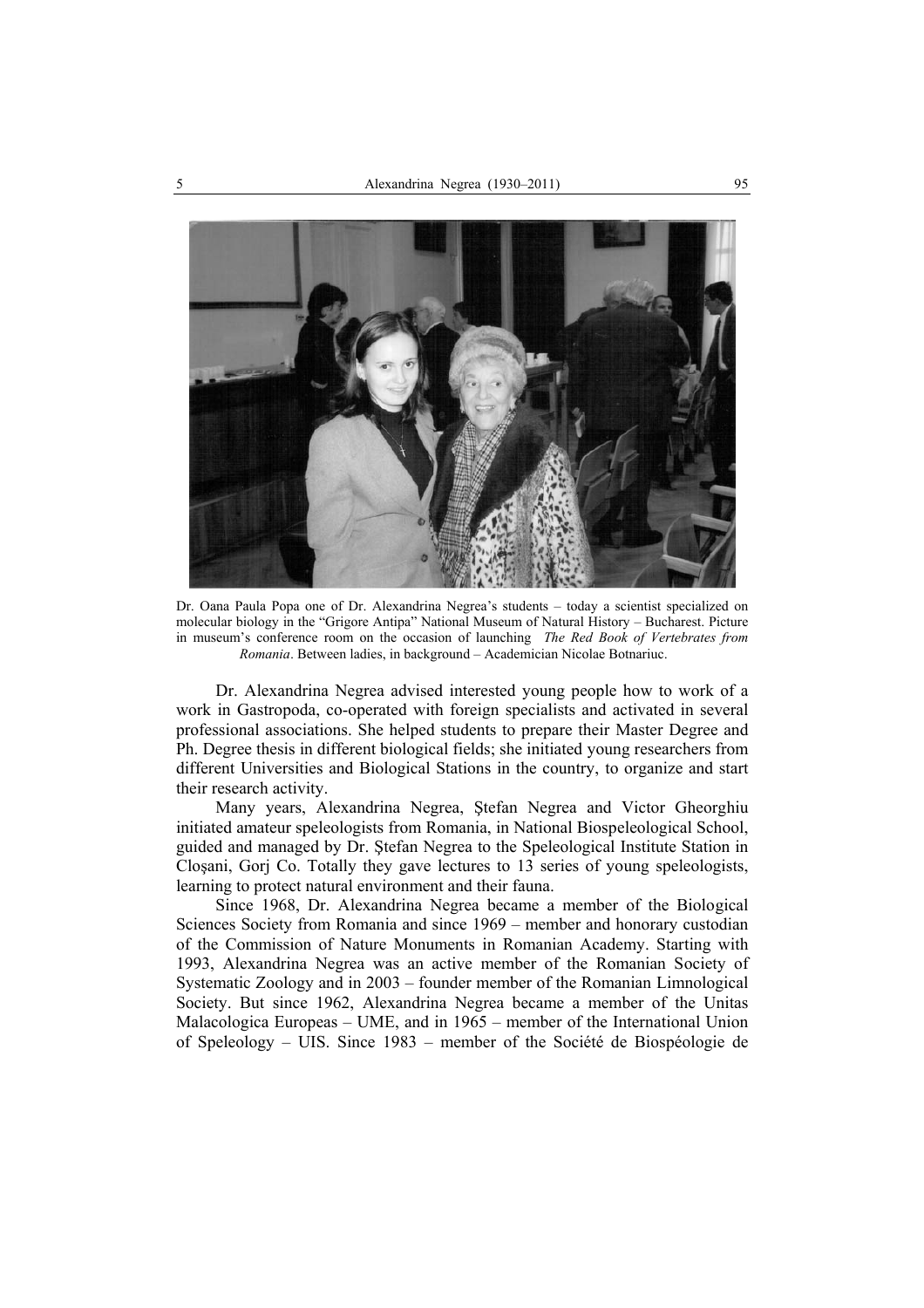France. In 1971 Didina has got a personal invitation to Paris, on the behalf of the famous malacologist Professor M. Lamotte, to attend with a paper in the Simposium's programe, dedicated to the polymorphism topic on *Cepaea* species (Gastropoda). The scientific collection of Dr. A. Negrea was completely inventoried and is preserved now in the "Emile Racovitza" Institute in Bucharest, being consulted and appreciated by worldwide zoologists.



Dr. Alexandrina Negrea and Dr. Ştefan Negrea collecting parietal fauna in Vraşca Cave from Caraşului Gorges (Anina Mountains, Banat). (By the courtesy of Dr. Ştefan Negrea, 1979).

Her valuable scientific contributions were distinguished with "Emil Racovită" award on the behalf of the Romanian Academy and were nominated by the American Biographical Institute, *for the prestigious title Woman of the Year 2003*. In 2004 and 2005 her bibliography was included in *The Contemporary Who's Who*, edited by the American Biographical Institute and was nominated as a *Consulting editor.*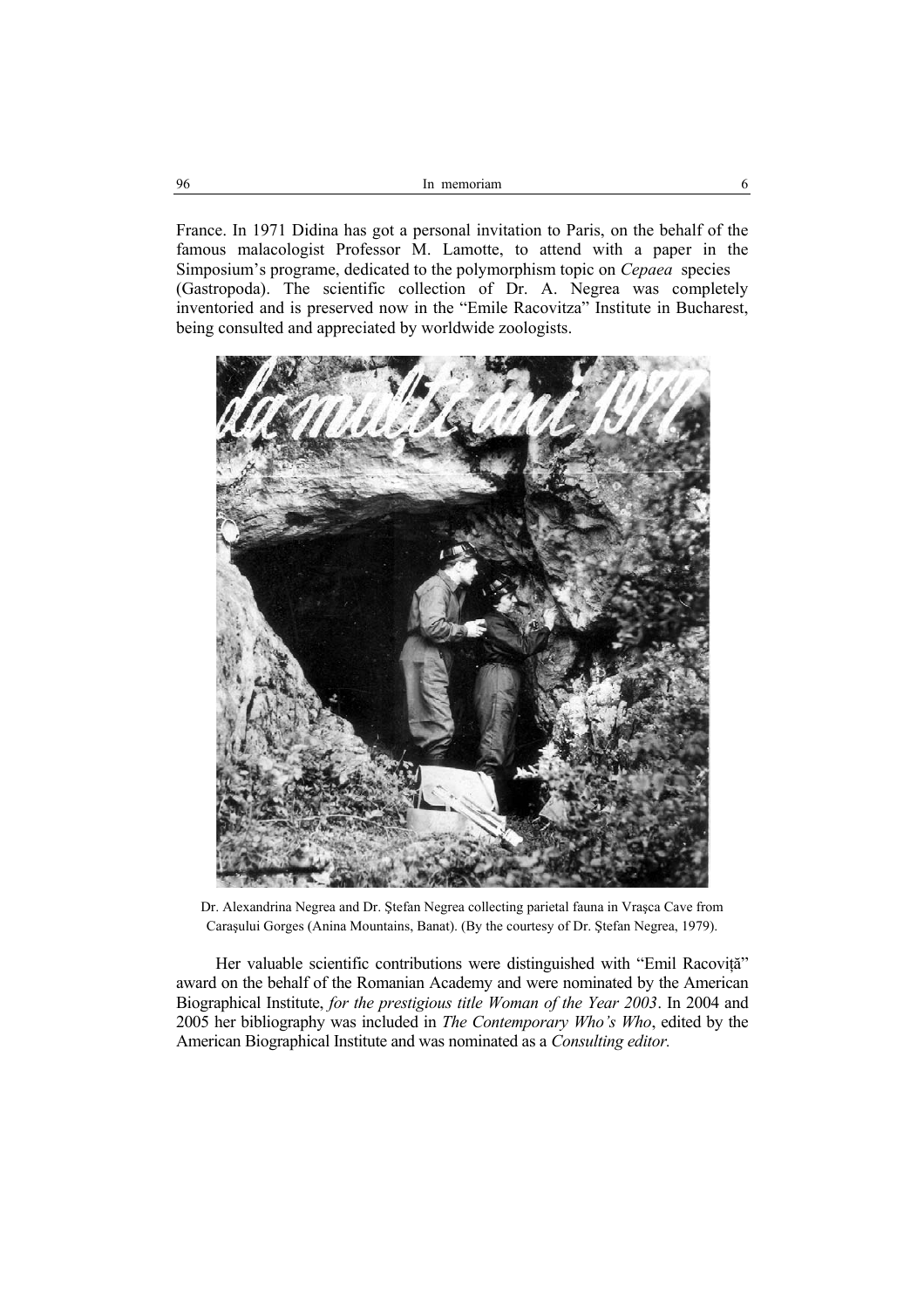

A picture taken by Academician Christian Juberthie – director of the renowned "*Laboratoire Southerrain du CNRS, Moulis, France*" on the occasion of the visit to his friends in Speleological Institute "Emil Racovitza", From the left to right: Vasile Decu, Ştefan Negrea, Maria Georgescu, Alexandrina Negrea and Ionel Tabacaru – all Ph. D. in biology. (By the courtesy of Dr. Ştefan Negrea, 4 July 1990).



Merited Professor Francis Dor Por from the Jerusalem University, together with Didina Negrea (his colleague from Faculty of Biology in Bucharest) and Ştefan Negrea (who organized to the Institute of the Recent History from Bucharest) to the launching of his autobiographical book "*A youth in Romania*", signed with pseudonym Bernard Politzer. Behind Por is Academician Nicolae Botnariuc, checking a book. (By the courtesy of Ştefan Negrea, 9 December 2004).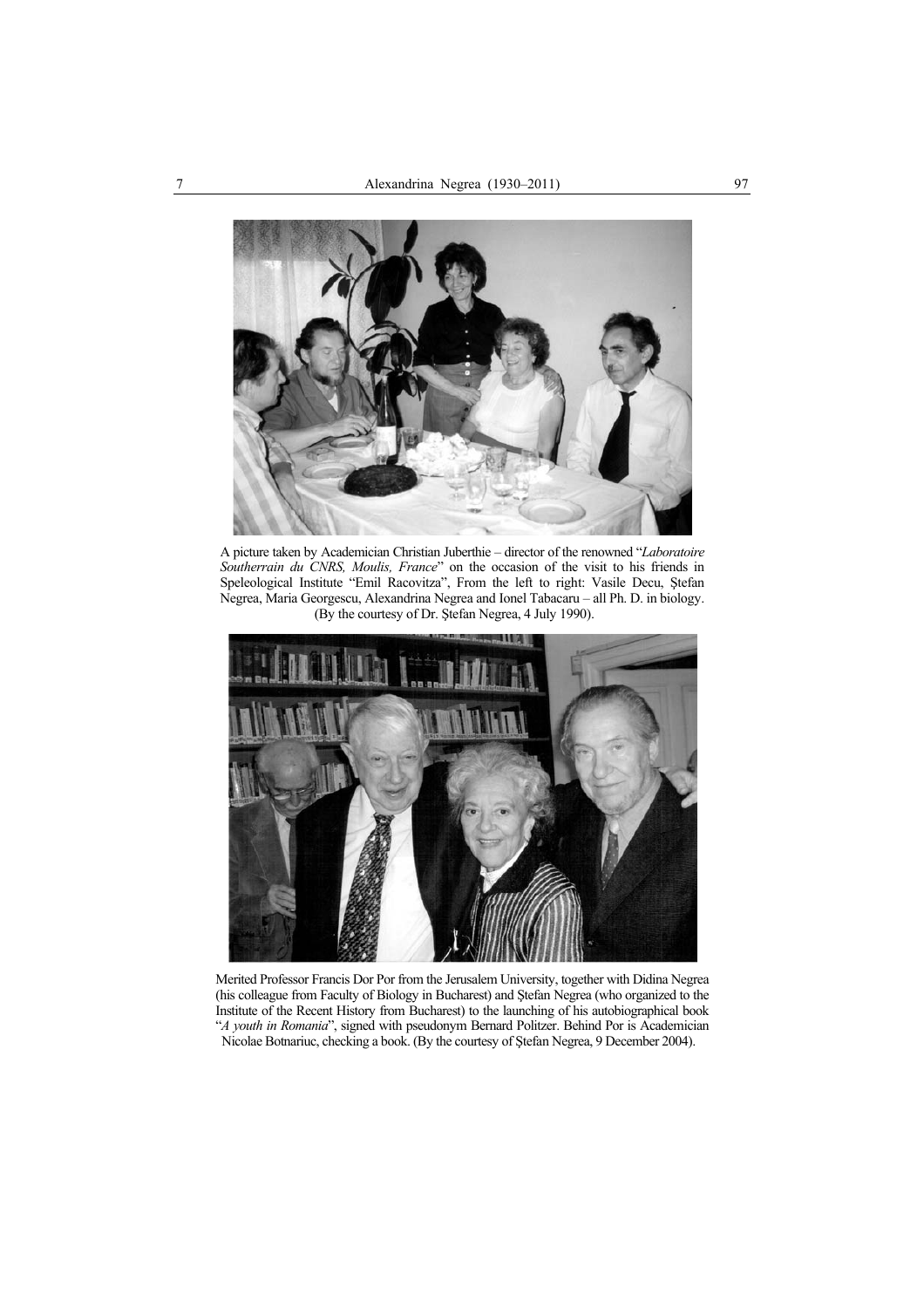We can say Dr. Alexandrina Negrea was gifted with an unusual power of work, had a long and fruitful scientific research activity, represented by a high scientific degree. She participated at different scientific meetings in the country and abroad. She was a good example and adviser for Romanian young researchers, an optimistic and warm soul who spread around her a high spirits in all teams, in field trips and in Institute.

Dr. Alexandrina Negrea represented with great honour the Romanian biological sciences, having a rich scientific activity. She loved her profession, maybe at the same level – as her husband Dr. Ştefan Negrea for 60 years – a lucky man and representative Romanian biologist, both of them being totally devoted to scientific research in biology. The survivor husband is unhappy without Didina and all of us encourage him to be strong and together with us to keep alive Didina's memory.

All of us who met and knew Didina, we loved and appreciated her, and we will miss her encouraging words and good advices addressed to young researchers. She never was tired to attend and tell her opinions as a specialist, on different scientific topics. Certainly we will never forget her!

> *Dumitru Murariu "Grigore Antipa" National Museum of Natural History – Bucharest*

### **PUBLICATIONS OF DR. ALEXANDRINA NEGREA**

- Negrea, Şt., **Negrea, A.**, Elian, L., *Observations sur la répartition du zooplancton sur le profil est-Constanţa*. Lucr. ses. şt. (15–17 sept. 1956) a Staţ. .Zool. Marine "Prof. I.Borcea", Agigea. Univ. Al.I. Cuza, Iaşi, p. 9–24, 1959.
- Botnariuc, N., **Negrea**, **A**., Picoş, C., *Observaţii asupra Anodontelor din complexul de bălţi Crapina-Jijila*. Stud. Cerc. Biol. Acad. R.P.R., Ser. Biol. Anim., XIII(1): 93–102, 196l.
- **Negrea, A.**, *Contribuţii la studiul moluştelor din peşterile din R.P.Română (nota II)*. Com. Acad. R.P.R., **XII**(1): 37–43, 1962.
- **Negrea, A.,** *Contribuţii la studiul moluştelor din apele curgătoare mici şi în special din izvoarele Câmpiei Române*. Stud. Cerc. Biol. Ser. Biol. Anim. Acad. R.P.R., **XIV**(1): 123–140, 1962.
- **Negrea, A.**, *Acme (Platyla) oltenica n.sp., un nou gasteropod din R.P.R*. Com. Acad. R.P.R, **XIII**(4): 385–390, 1963.
- **Negrea, A.**, *Contribuţie la studiul moluştelor din peşterile din R.P.Română. III*. Stud. Cerc. Biol. Acad. R.P.R., Ser. Biol. Anim., **XV**(3): 333–342, 1963.
- **Negrea, A***., Gasteropode (Mollusca) din fauna epigee şi endogee din regiunile carstice ale R.P.R.* Com. Acad. R.P.R., **XIII**(9): 835–842, 1963.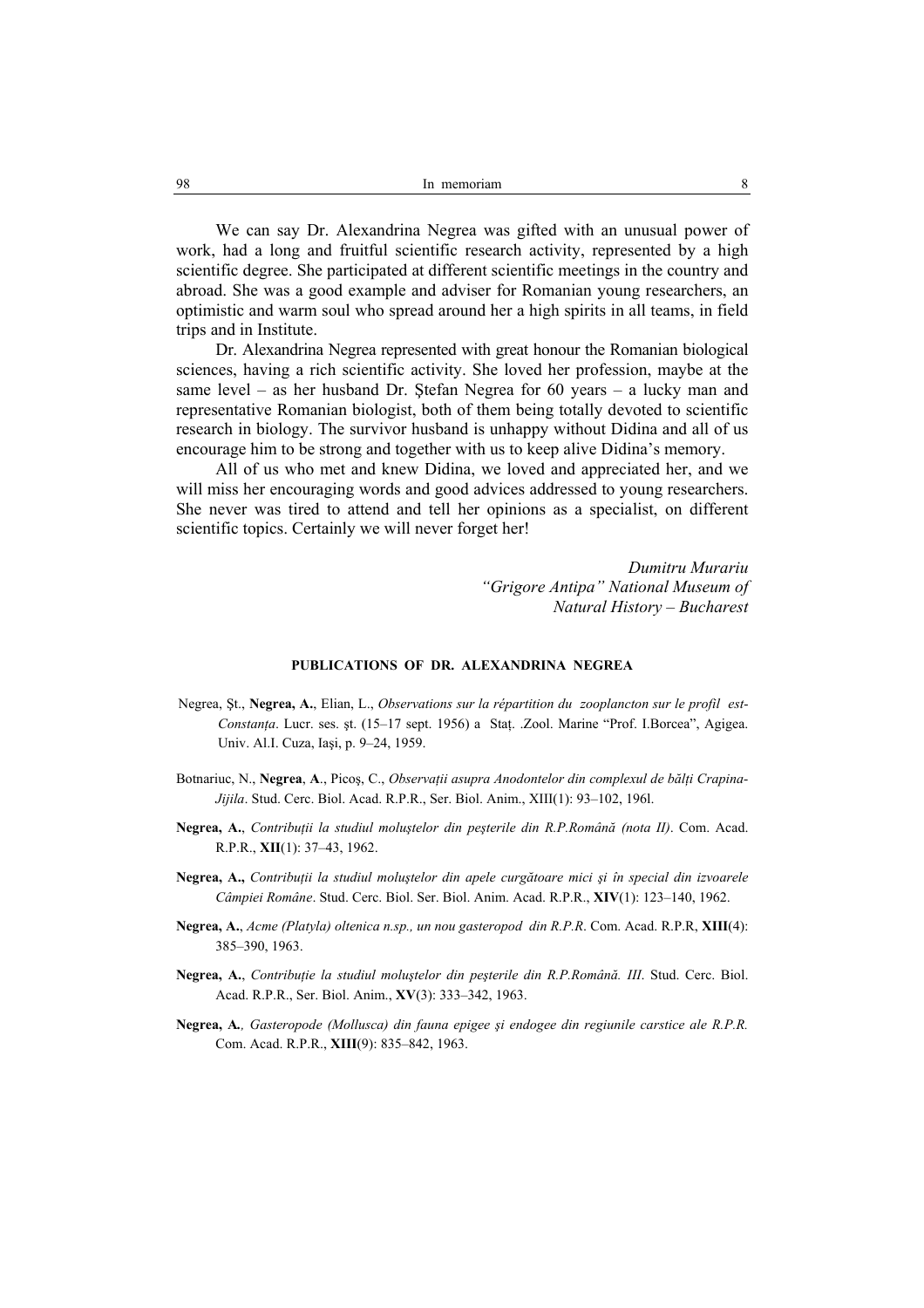- Grossu, Al.V., **Negrea, A.**, *Contribuţii la cunoaşterea moluştelor din peşterile din R.P.Română*. *I*. Lucr. Inst. Speol. "E. Racoviţă" **I–II**: 503–508, 1963.
- Botnariuc, N., **Negrea, A.,** Negrea, Şt., *Observaţii asupra biologiei speciei Fagotia esperi (Fér.) din complexul de bălţi Crapina-Jijila*. Com. Zool. (SSNG), **2**: 9–19, 1963.
- **Negrea, A.**, *Gastéropodes des grottes de Roumanie*. Acta. Soc. Zool. Bohem., **XXVIII**(1): 26–29, 1964.
- Botnariuc, N., **Negrea, A.,** Tudorancea, Cl., *Rolul moluştelor în economia complexului de bălţi Crapina-Jijila*. Hidrobiologia, **5**: 95–104, 1964.
- **Negrea, A.**, *Contribuţie la studiul moluştelor din peşterile R.P.Române. IV.* Lucr. Inst. Speol. "E. Racoviţă", **III**: 361– 366, 1964.
- Negrea, St., **Negrea, A.**, Sencu, V., Botoşăneanu, L., *Grottes du Banat (Roumanie) explorées en 1963*. Int. J. Speleol., **I**(4): 397– 439, 1965.
- **Negrea, A.**, *Contribuţii la studiul moluştelor din peşterile din R. P. Română*. Lucr. Inst. Speol. "E. Racoviţă", **IV**: 187–190, 1965.
- **Negrea, A.**, *Gasteropode (Mollusca) din fauna regiunilor carstice din România*. Lucr. Inst. Speol. "E. Racoviţă", **IV**: 245–250, 1965.
- Botoşăneanu, L., **Negrea, A.,** Negrea, Şt., *Colorări cu fluoresceină în carstul din zona Reşiţa Moldova Nouă (Banat).* Lucr. Inst. Speol. "E. Racoviţă", **IV**: 118–125, 1965.
- **Negrea, A.**, *Gasteropodele (Mollusca Gastropoda) din peşterile României*. Lucr. Inst. Speol. "E. Racoviţă", **V**: 125–139, 1966.
- **Negrea, A.**, Botoşăneanu, L., Negrea, Şt., *Documents pour servir à la connaisance de la faune de mamifères ds grottes du Banat (Roumanie)*. Int. J. Speleol., II, 4: 342–353, 1967.
- Botoşăneanu, L., **Negrea, A.**, Negrea, Şt., *Grottes du Banat, éxplorées de 1960 à 1962*. In Recherches sur les grottes du Banat et d'Olténie (Roumanie 1959–1962), Edit. CNRS, Paris, 397 pp., 1967.
- Negrea St., **Negrea, A.**, *Contribuţie la studiul asociaţiei parietale a peşterilor din Banat (Roumanie)*. Lucr. Inst. Speol. "E. Racoviţă", **VII**: 79–148, 1968.
- Loosjes, F.E., **Negrea, A.**, *Contribution to the distribution of the Clausiliidae (Gastropoda, Pulmonata) in the karst of Romania*. Zool. Mededel., **43**(4): 42–55, 1968.
- **Negrea, A.**, Riedel, A., *Eine neue unterirdische Zonitiden Art und Gattung (Gastropoda) aus Romänien*. Ann. Zool.Warszawa, **XXVI**(5): 209–215, 1968.
- Grossu, Al.V., **Negrea, A.**, *Révision des espèces du genre Argna Cossmann (Gastropoda Pulmonata ) de Roumanie et description de quelques nouvelles unités taxonomiques.* Trav. Mus. Hist. Nat. "Gr. Antipa " Bucureşti, **VIII**: 721–734, 1968.
- Negrea, Şt., **Negrea, A.**, *Peşterile din Defileul Dunării*. Lucr. Inst. Speol. "E. Racoviţă", **VIII**: 25–50, 1969.
- Sencu, V., Negrea, Şt., **Negrea, A.,** Botoşăneanu, L., *Grottes explorées dans le bassin du Caraş (Banat, Roumanie)*. Trav. Inst.Speol."E. Racovitza", **X**: 43–70 + VIII plates, 1971.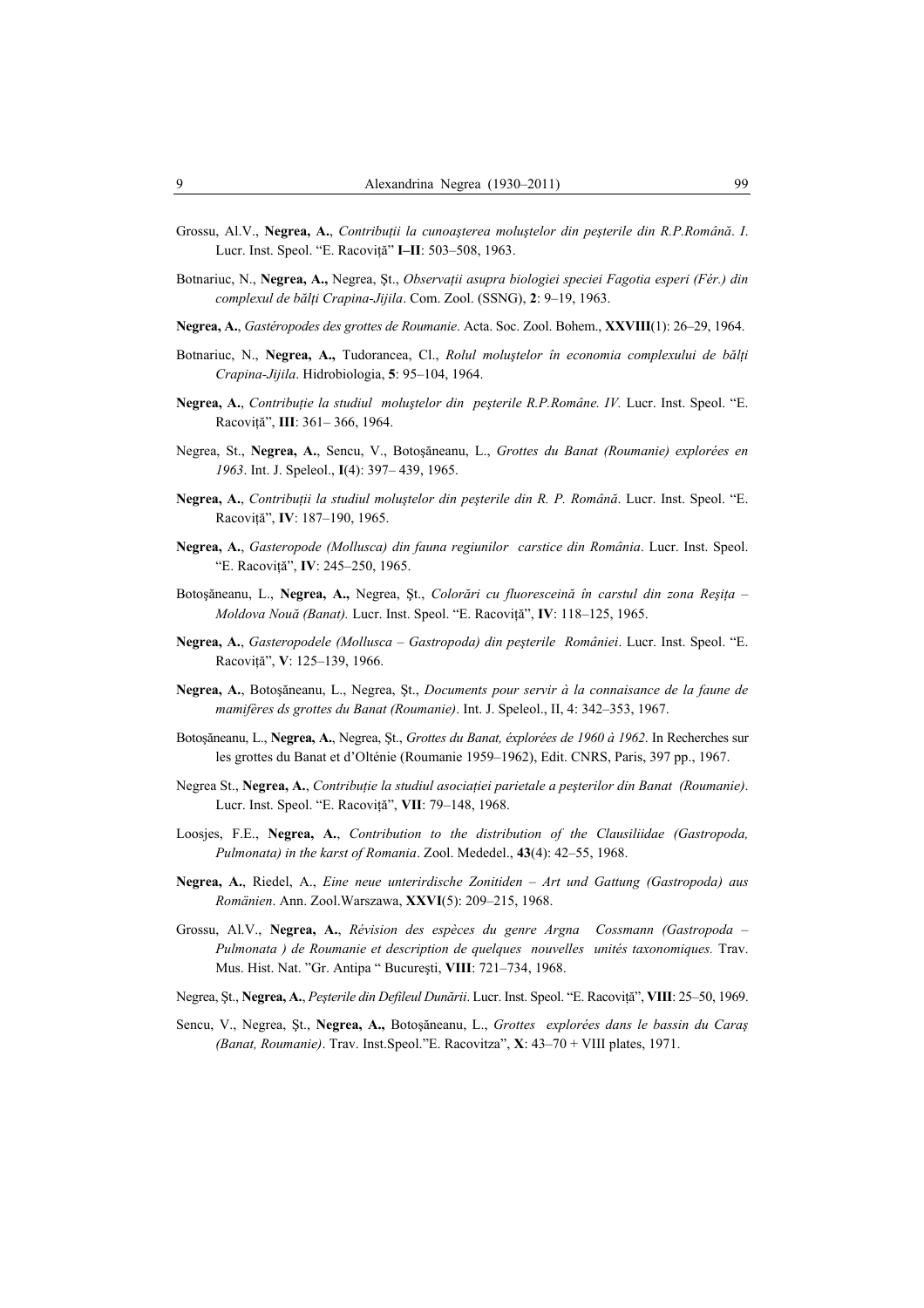- **Negrea, A.,** Negrea, Şt., *Sur la synusie du guano des grottes du Banat (Roumanie).* Trav. Inst. Speol. "E. Racovitza", **X**: 81–122, 1971.
- **Negrea, A.**, *Dinamica populaţiilor de gasteropode din complexul de bălţi Crapina-Jijila (zona inundabilă a Dunării).* Rezumatul tezei de doctorat în biologie*.* Tipografia Univ. Bucureşti, 65 pp., 1971.
- Negrea, Şt., **Negrea, A.**, *Recherches sur l'association parietale des grottes du Banat (Roumanie)*. Acta Zool. Cracov., **XVII**(3): 45–96, 1972.
- **Negrea, A.**, Negrea, Şt., *Zonele biospeologice şi fauna peşterilor. Atlas complex "Porţile de Fier "*, Edit. Acad. R.S Română, p. 152–153, 1972.
- **Negrea, A.,** *Le problème de polymorphisme du système de bandes chez Cepaea vindobonensis (Fér.) de Roumanie*. Livre de cinquantenaire de l'Inst. de Speol. "E. Racovitza", Ed. Acad. R.S.R., p. 170–175, 1973.
- **Negrea, A.**, *Dinamica populaţiilor de gasteropode din complexul de bălţi Crapina Jijila (zona inundabilă a Dunării).* Teză de doctorat, Univ. Buc., 307 pp. + 135 tab., 241 fig., 1971.
- Negrea, Şt., **Negrea, A.**, *Ecologia populaţiilor de cladoceri şi gasteropode din zona inundabilă a Dunării*. Ed. Acad. R.S.R., 232 pp. + 15 tab. and 60 fig., 1975.
- Decu, V., **Negrea, A.**, Negrea, Şt., *Une oasis biospéologique tropicale dévelopée dans un région tempérée: "Peştera lui Adam " de Băile Herculane (Carpates méridionales, Roumanie)*. Trav. Inst. Speol. "E. Racovitza", **XIII**: 83–105, 1974.
- **Negrea, A.**, *Contribution à l'ètude des Zonitidae (Gastropoda) cavernicoles et endogés de Roumanie*. Int. J. Speleol., **6**(4): 303–324, 1975.
- Grossu, Al.V., **Negrea, A.**, *Eine reliktäre Gattung der rumänischen fauna: Ferrissia Walker, 1903 (Gastropoda, Bassomatophora)*. Malakologische Abhandlungen, 4(21): 191–196, 1975.
- Negrea, Şt., **Negrea, A.**, *Ecologie des populations de Cladocères et Gastéropodes de la zone inondable du Danube*. Bull. d' Ecologie, **7**(2): 246–251, Ed. Masson, Paris, 1976.
- Botoşăneanu, L., **Negrea, A.**, *Sur quelques aspects biologique d'une rivière des Monts du Banat-Roumanie : la Nera (et surtout sur une remarquable association de gastropodes)*. Revista de Idrobiol., **XV**(3): 403–432, Perugia, 1976.
- Negrea, Şt., **Negrea, A.**, *Sur les associations de plancher des grottes du Banat (Roumanie)*. Trav. Inst. Speol. "E.Racovitza ", **XVI**: 99–139, 1977.
- **Negrea, A.**, Jacobson, K., *Gastéropodes de Cuba recueillis par les expédition biospéologique cubano-roumaines (1969 et 1973)*. In Résult. Des expéd. Biosp. Cubano-roumaines à Cuba 2: 65–92, 1977.
- **Negrea, A.**, Negrea, Şt., *Sur l'écologie et l'origine des populations cavernicoles du Defilé du Danube.* Trav. Hist. Mus. "Gr.Antipa", **XIX**: 340–351, 1978.
- Botoşăneanu, L., **Negrea, A.**, *Asupra unor remarcabile aspecte hidrobiologice ale râului Nera (Munţii Banatului )*. Banatica, Ser. St.Nat. Reşiţa, **7**: 213–224, 1978.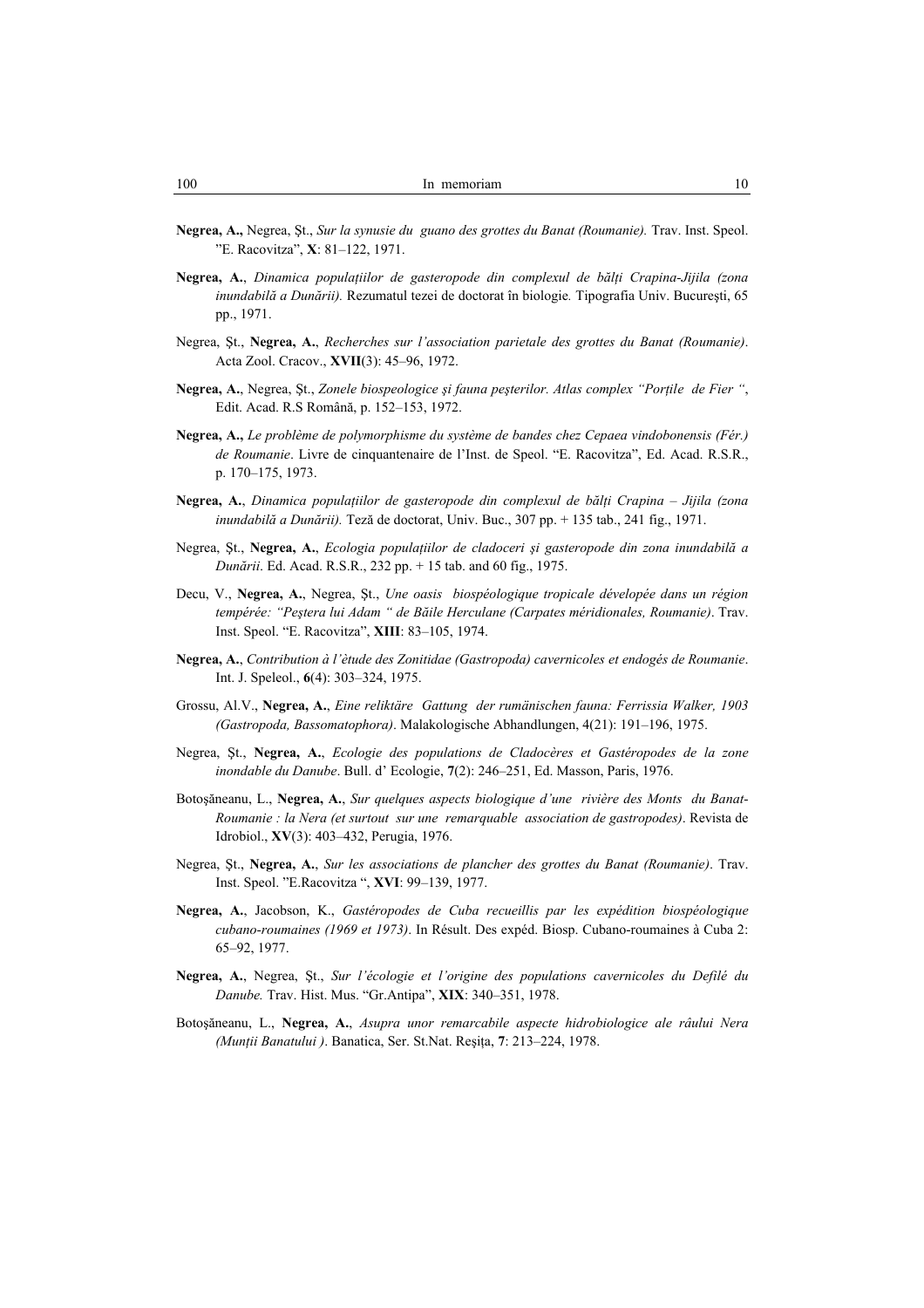- **Negrea, A.**, Negrea, Şt., *Consideraţii ecologice şi biogeografice asupra faunei cavernicole terestre din Banat*. Banatica, Ser. St. Nat. Reşiţa, **7**: 225–246, 1978.
- **Negrea, A.**, Negrea, St., *Peşterile din Defileul Dunării şi fauna terestră.* In "Speologia", Ser. Monografică "Porţile de Fier"*,* Ed. Acad. R.S.R., p.30–75, 6 tab. and 16 fig. in text, 1979.
- **Negrea, A.**, *Contribution à l'étude des Clausilidae (Gastropoda) des zones karstiques de Roumanie*. Trav. Inst. Speol. "E.Racovitza", **XVIII**: 7–32, 1979.
- **Negrea, A.**, Negrea, Şt., *Sur la dynamique des populations de Cladocères et des Gastéropodes de zone inondable du Danube*. XIX Jubil. Donauforschung, Sofia, p. 248–252, 1979.
- **Negrea, A.**, *Negrea, Şt., Considérations sur la biocénose de plancher de la zone profonde des grottes du Banat (Roumanie).* Trav. Mus. Hist. Nat. "Gr. Antipa", **XXI**: 151–156, 1980.
- **Negrea, A.**, Negrea, Şt., *Considérations sur les écosystèmes des grottes Comarnic et Popovăţ (Banat, Roumanie)*. Trav. Inst. Speol. "E.Racoviţă", **XXII**: 47–55, 1983.
- Grossu, Al.V., **Negrea, A.**, *Nouvelle données sur la presénce du genre Paladilhia Bourguignat 1865 (Gastropoda, Posobranchia, Moitessieridae) en Roumania*. Trav. Mus. Hist. Nat. "Gr.Antipa ", **XXV**: 47– 49, 1984.
- Grossu, Al.V., **Negrea, A.**, *Paladilhia (Paladilhiopsis ) dobrogica une nouvelle espèce de la famille Moitessieriidae (Gastropoda, Prosobranchia)*. Misc. Speol. Rom., **1**: 33–37, 1989.
- Negrea, Şt., **Negrea, A.**, *Indrumător pentru colectarea, conservarea şi recunoaşterea faunei subterane terestre*. Xerografie, Bucureşti, 16 pp. + 27 plates, 1988.
- **Negrea**, **A.**, Negrea, Şţ., *La liste des travaux publiés (1956–1990).* Bull. de liaison de la Société de Biospéologique, **18**: 25–29, 1991.
- **Negrea, A.**, Popescu-Marinescu, V., *Gasteropodele din sectorul românesc al Dunării găsite până în prezent.* Hidrobiologia, 20: 75–110*.* Ed. Acad. Rom., 1992.
- **Negrea, A.**, *Repartiţia pe verticală a gasteropodelor de pe văile Bistriţa şi Izvoru Muntelui până pe culmea centrală a Masivului Ceahlău (Carpaţii Orientali)*. Stud. Cerc. Biol. Anim., **44**(2): 91–99, 1992.
- Negrea, Şt., **Negrea**, **A.**, Karban, G., *Grottes explorées dans les Gorges du Caraş (Banat, Roumanie) et leur faune*. Trav. Inst. Speol. "E.Racoviţă", **XXXI**: 105–132, 1992.
- Negrea, Şt., **Negrea**, **A.**, Karban, *G, Grottes explorées dans les vallées Luca, Comarnic et Topliţa (Banat, Roumanie) et leur faune*. Trav. Inst. Speol. "E. Racovitza", **XXXII**: 131–154, 1993.
- **Negrea, A.**, *Contribuţii la cunoaşterea gasteropodelor pulmonate din Dobrogea (România)*. Stud. Cerc. Biol. Ser. Biol. Anim., **46**(1): 3–14, 1994.
- **Negrea, A.**, *Gasteropodes (Gastropoda) connus jusqu'à présent des provinces biospéologiques de Roumanie*. Trav. Mus. Hist. Nat "Gr.Antipa", **XXXIV**: 227–264, 1994.
- **Negrea, A.**, *Contribution à l'étude faunistique et biogéographique des Gastéropodes du secteur roumain du Danube*. Ann. Limnol. Toulouse, 30 (3): 179–195, 1994.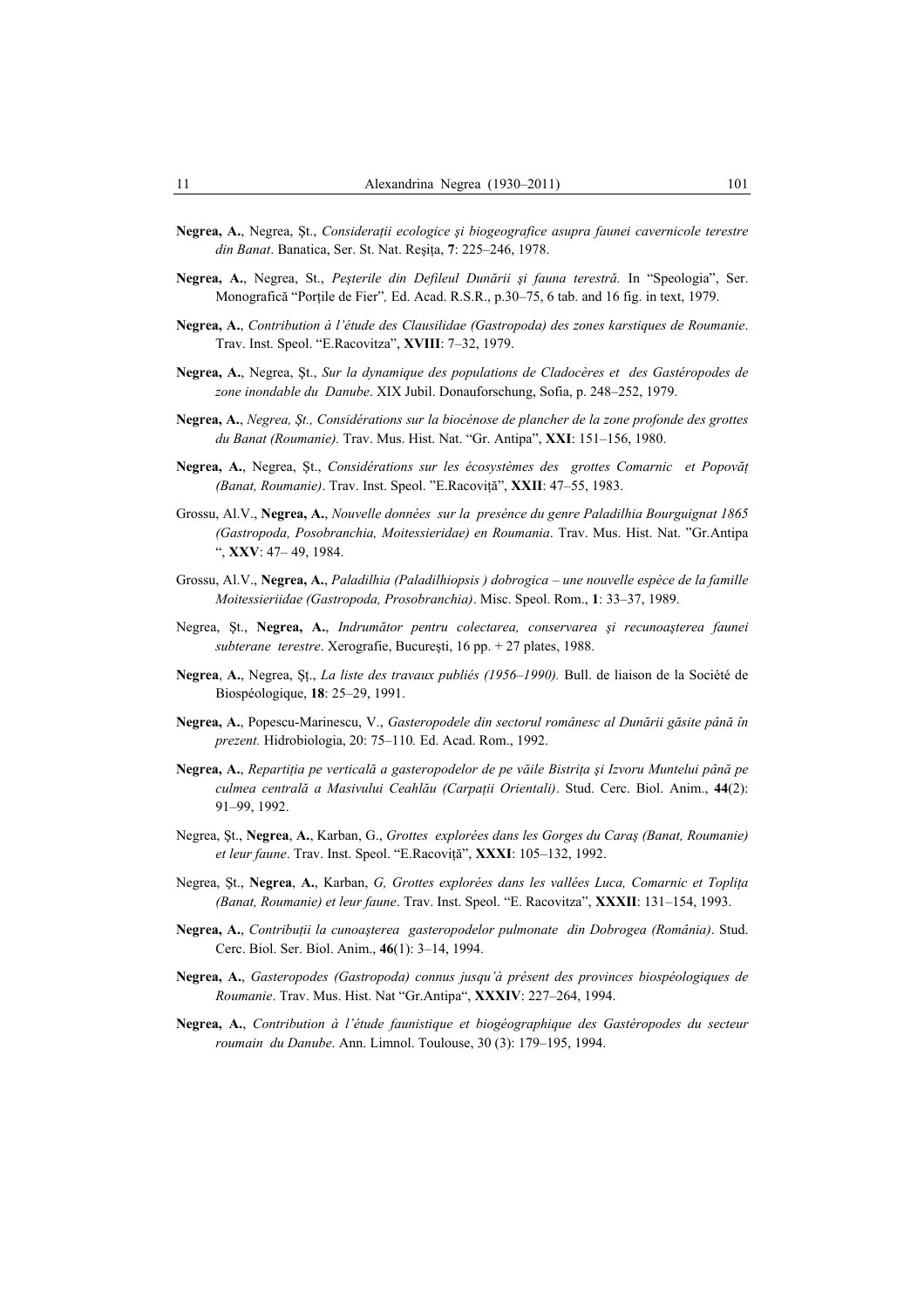- **Negrea, A.**, Negrea, Şt, Karban, G., *Grottes exporées dans le bassin du Doman (Banat,Romania ) et leur faune*. Trav. Inst. Speol. "E. Racovitza", **XXXIII**: 179–194, 1994.
- Negrea, Şt., **Negrea, A.**, *Necesitatea unor măsuri de protecţie şi a extinderii perimetrului rezervaţiei Valea Mare (Moldova Nouă )*. A 2-a Conf. Naţ. de Prot. Mediului Braşov, 29–31 mai 1992. Tipogr. Univ. Transilv. Braşov, 283–288, 1995.
- **Negrea, A.**, *Contribuţii la cunoaşterea gasteropodelor terestre din Carpaţii Meridionali (sectorul Olt–Cerna)*. Stud. Cerc. Biol. Ser. Biol. Anim., **47**(1): 3–14, 1995.
- Negrea, Şt., **Negrea, A.**, *Îndrumător pentru colectarea, consevarea şi reunoaşterea faunei subterane terestre*. Ed. V.Horoi, Bucureşti, 27 pp. + 25 plates, 1995.
- **Negrea, A.**, *Contribution à la connaissance des Gastéopodes endogés des Monts du Banat (Roumanie)*. Trav. Inst. Spéol. "E.Racovitza" **XXXIV**: 141–156, 1995.
- **Negrea, A***., Contributions à la connaissance des Gastéropodes endémiques des zones karstiques de Roumanie*. Trav. Nat. Hist. Nat. "Gr. Antipa", **XXXVI**: 217–137, 1996.
- Negrea, Şt., **Negrea, A.**, *Din Defileul Dunării în Cheile Nerei (Munţii Almăjului şi Locvei)*. Edit. Sport-Turism, 111 pp. + 10 fig., 1996.
- **Negrea, A.**, *Gastropoda.* In: Determinatorul ilustrat al faunei şi florei României: Gastropoda. Diversitatea lumii vii. Vol. II Apele continentale (Godeanu, S., Ed), part.1, pp. 338–343. Ed. Vasile Goldis" University Press, 1999.
- **Negrea, A.**, *Bivalvia.* In: Determinatorul ilustrat al faunei şi florei României, vol.II (Godeanu, S., Ed). Apele continentale., p. 344–348. Ed. Bucura Mond. Bucureşti, 1999.
- Negrea, Şt., **Negrea**, **A.**, *Problema conservării rezervaţiei naturale "Complexul de izvoare de la Corbii Ciungi – oază acvatică cu faună relictă în Câmpia Română*. Ocr. nat. med. înconj., **42–43**: 33–45, Bucureşti, 2000.
- **Negrea, A.**, Negrea, Şt., *Problema protejării mediilor subterane din România. Oltenia.* Studii şi comunicări: Ştiinţele Naturii, **XVI**:191–192, Craiova, 2000.
- **Negrea, A.**, Grossu, Al., *Heleobia dobrogica* (*Grossu and Negrea, 1989) (Gastropoda. Hydrobiidae) populations from the subterranean waters of the Mangalia karstic zone (Dobrogea, Romania). Critical note*. Trav. Mus. Nat. Hist. Nat. "Gr.Antipa", **XLIIII**: 7–l0, 2001.
- Negrea, Şt., **Negrea, A.**, *Ad Aquas Herculi sacras. Băile Herculane şi Valea Cernei*. In the collection "Itinerare în Munţii Banatului" nr. 2, 256 pp., 10 maps, 2 drawings and 61 photos. Ed. Timpul, Reşiţa, 2002.
- Negrea, Şt., **Negrea, A.**, *Parcul Naţional Domogled Valea Cernei la 10 ani de la constituire. Anuarul Muzeului judeţean Argeş-Piteşti*. Studii şi Comunicări, seria Ştiinţele Naturii, **9–10**: 423–432, 2002.
- Negrea, Şt., **Negrea, A.**, Gava, R., *Contribuţia profesorului George D.Vasiliu (1908–1989) la dezvoltarea biologiei româneşti*. Argessis, Stud.Com.ser Şt.Nat. 9–10: 46–467, Piteşti, 2002.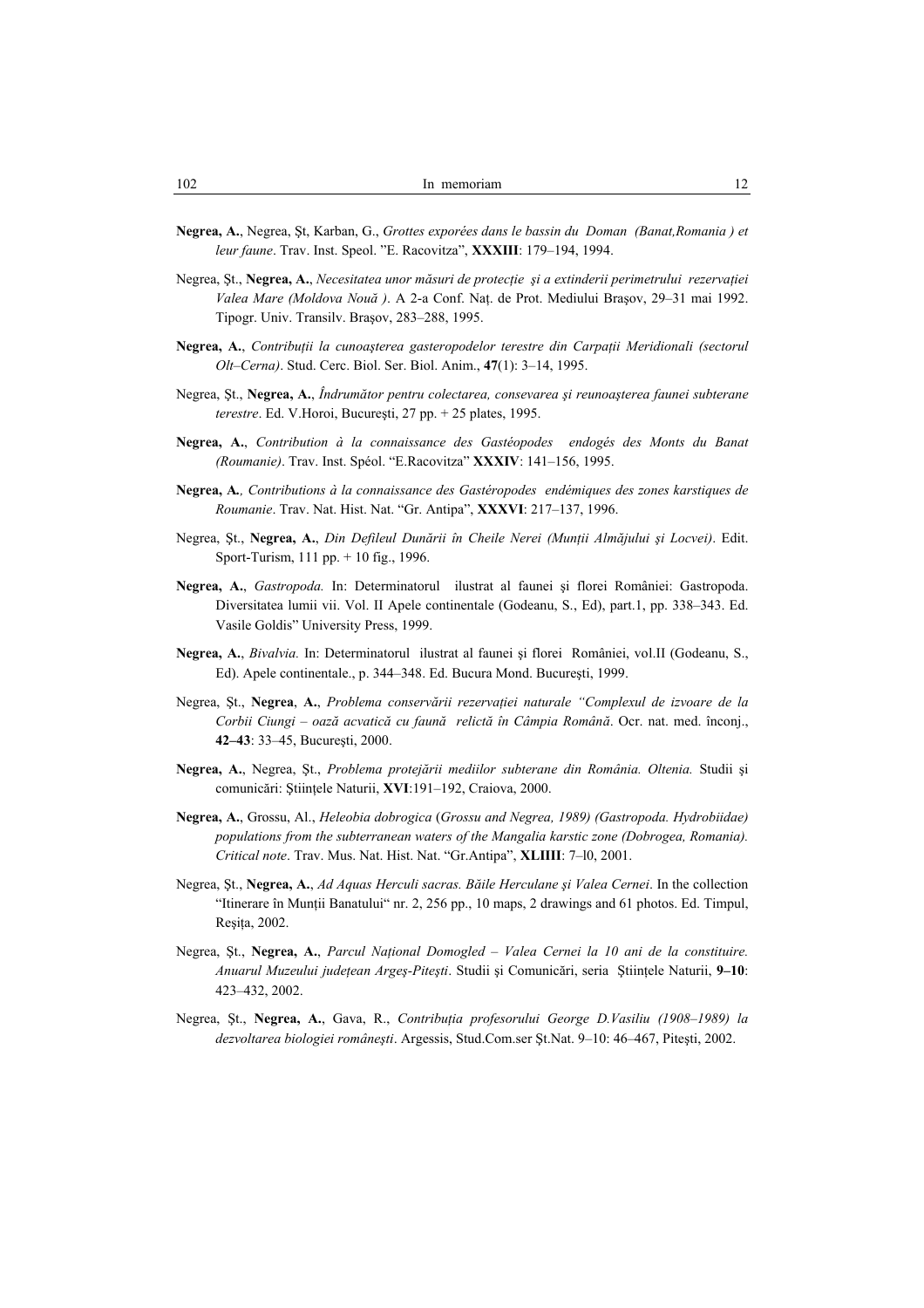- Negrea, Şt., **Negrea, A.**, *Conservarea mediilor şi faunei subterane din România. I. Cauzele deteriorării habitatelor* . Ecos, **15**: 8 –14, Piteşti, 2003.
- **Negrea, A.**, Negrea, Şt., *Evoluţia relaţiilor dintre om şi peşteră de-a lungul timpului. Muzeul Olteniei*. Stud. Com. Şt. Nat. **XIX**: 235–236, Craiova, 2003.
- **Negrea, A.**, *Diversity of Gasteropods (Mollusca, Gastropoda) in subterranean terestrial habitats from the Meridional Carpatians and the Banat mountains*. *(Biospeleological province III)*. Proceedings of the International workshop on subsurface organisms. Fauna Europaea Project Băile Felix , Romania, 30 March – 1 April 2003, pp. 27–30, 2003.
- Negrea, Şt.**, Negrea, A.**, *Biodiversity of the aquatic subterranean environments from Romania*. Studii şi cercetări, Univ. Bacău, **8**: 174–176, 2003.
- Negrea, Şt., **Negrea, A.**, **Ardelean,** A., *Biodiversitatea în mediile subterane din România (Iniţiere în biologia, ecologia, conservarea şi protecţia mediilor subterane terestre şi acvatice. Mic dicţionar de termeni)*. "Vasile Goldiş" University Press, Arad, 248 pp. + 57 plates, 2004.
- Negrea, Şt., **Negrea, A.**, *Conservarea mediilor şi faunei subterane din România. II. Cauzele deteriorării populaţiilor*. Ecos **16**: 37–42, Piteşti, 2004.
- **Negrea, A.**, Negrea, Şt., *Colonization, evolution and speciation in the interstitial environments*. Oltenia, Stud. Com. Şt. Nat., **20**: 305–308, 2004.
- Negrea, Şt., **Negrea, A.**, *Colonization, evolution and speciation in the speleic environments*. Oltenia, Stud. Com. Şt. Nat., **20**: 309–311, 2004.
- Negrea, Şt., Negrea, A., Din Cheile Caraşului pe Semenic. Itinerare în Munții Aninei, Dognecei și *Semenicului*. Editura Timpul, Resita, 161 pp., 11 figures, 2004.
- Negrea, Şt., **Negrea, A.**, *Conservarea mediilor şi faunei subterane din România. III. Conservarea habitatelor şi speciilor subterane*. Ecos, **17**:11–22. Piteşti, 2005.
- Negrea, Şt., **Negrea, A.**, *Grigore Antipa and the problems of the Danube ways contemporary*. Universitatea din Bacău, Studii şi Cercetări, Biologie, **10**: 3-5, 2005.
- Negrea, Şt., **Negrea, A.**, *René Jeannel (1879-1965): 40 de ani de la moartea principalului colaborator al lui Emil Racoviţă (René Jeannel (1879–1965): 40 years from the death of the main collaborator of E. Racovitza)*. Muzeul Olteniei Craiova, Oltenia, Stud. Com. Şt. Nat., **21**: 233–234, 2005.
- Negrea, Şt., **Negrea, A.**, *Colaborarea franco-română în domeniul biospeologiei*. Muzeul Olteniei Craiova, Oltenia, Stud. Com. Şt. Nat., **22**: 231–236, 2006.
- Negrea, Şt., **Negrea, A.**, *110 years from the birth of the distinguished biologist Prof. Acad. Emil Pop (1897-2007).* Muzeul Olteniei Craiova, Oltenia, Stud. Com. Şt. Nat., **23**: 251–254, 2007.
- Negrea, Şt., **Negrea, A.**, *Academicianul Nicolae Botnariuc, nonagenar.* Noema, Acad. Română, CRIFST, **7**: 224–236, 2008.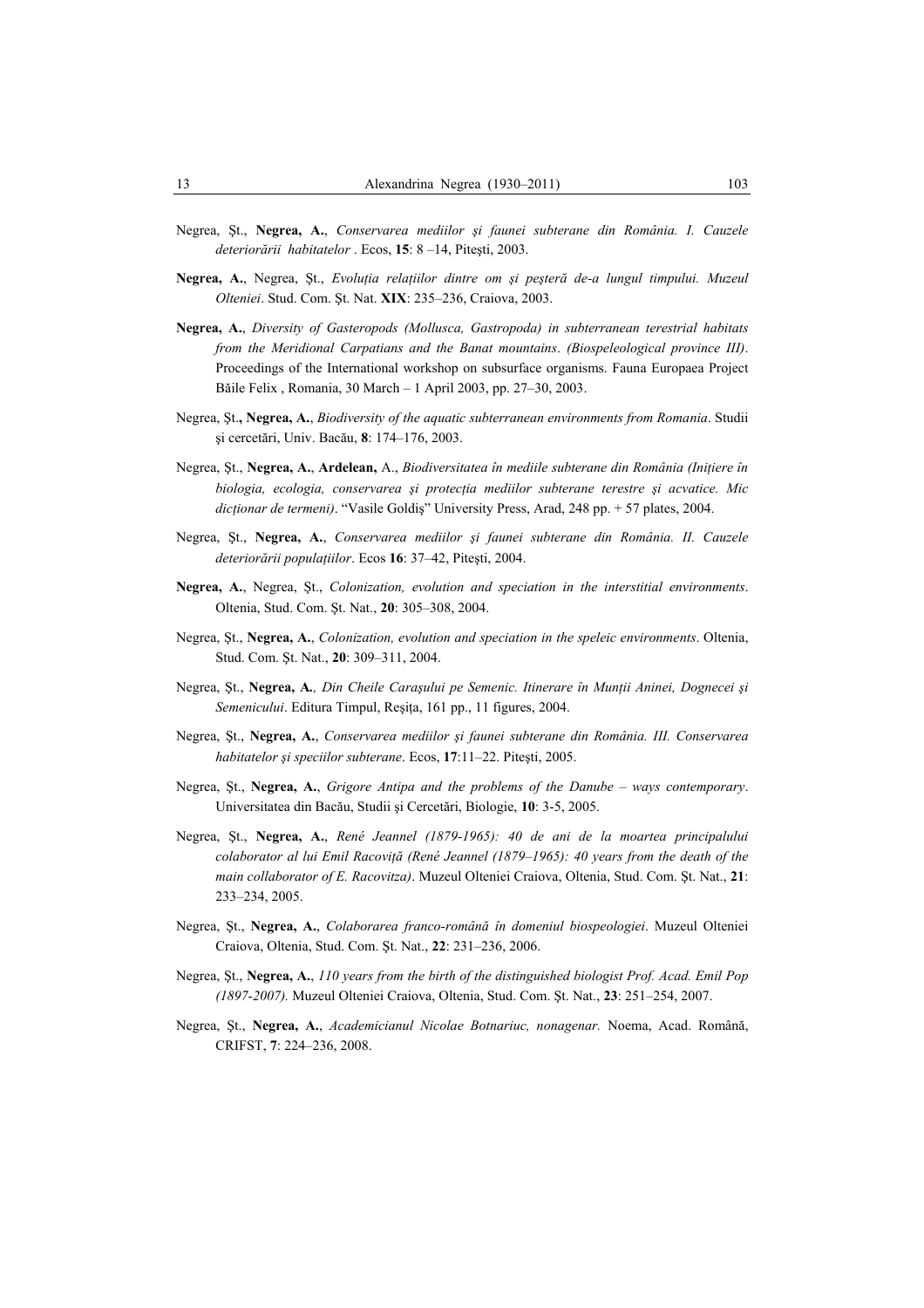- Şt. Negrea, **Negrea, A.**, *Contribuţia academicianului Mihai Băcescu la dezvoltarea etnozoologiei româneşti.* Stud. Com. Divizia de Istoria Ştiinţei, Acad. Română, Comit. Rom. Ist. Filosof. Şt. Tehn, **1**: 99–105, 2008.
- Negrea, Şt., **Negrea, A.**, *Contribution to the history of science. Memoires about prof. acad. Constantin Motaş (1891–1980).* Muzeul Olteniei Craiova. Oltenia, Stud. Com. Şt. Nat., **24**: 271–274, 2008.
- Negrea, Şt., **Negrea, A.**, *Amintiri despre prof. acad. Constantin Motaş (1891–1980) personalitate proeminentă a Biologiei româneşti, creatorul Freatobiologiei.* Noema, Acad. Română, Comit. Rom. Ist. Filosof. Şt. Tehn, **8**: 494–504, 2009.
- Negrea, Şt., **Negrea, A.**, *Bicentenarul naşterii lui Charles Darwin (12 feb. 1809-19 apr. 1882): omul şi opera*. Stud. Com. Divizia de Ist. Ştiinţei, Acad. Română, Comit. Rom. Ist. Filosof. Şt. Tehn., **2**: 233–259, 2009.
- Negrea, Şt., **Negrea, A.**, *Two hundred years since the birth of Charles Darwin (12th of February 1809 19th of April 1882). The man and the work.* Muzeul Olteniei Craiova. Oltenia, Stud. Com. Şt. Nat., **25**: 396–406, 2009.
- Negrea, Şt., **Negrea, A.**, *Academicianul Nicolae Botnariuc la 95 de ani.* Stud. Com. Divizia de Ist. Ştiinţei, Acad. Română, Comit. Rom. Ist. Filosof. Şt. Tehn., **3**: 61–75, 2010.
- Negrea, Şt., **Negrea, A.**, *Dr. Dumitru Murariu, membru correspondent al Academiei Române la 70 de ani.* Stud. Com. Divizia de Ist. Ştiinţei, Acad. Română, Comit. Rom. Ist. Filosof. Şt. Tehn., **3**: 91–106, 2010.
- **Negrea, A.**, *Încrengătura Mollusca, Clasa Gastropoda (Melci)*. In: Diversitatea lumii vii. Determinatorul ilustrat al Florei şi Faunei României, vol. III – Mediul terestru, Partea 2, sub redactia Stoica Preda Godeanu, coord. Volum A. Ardelean, pp. 481–488. "Vasile Goldis" University Press, Arad, 2010.
- **Negrea, A.**, *Clasa Gastropoda (Melci).* In Diversitatea lumii vii. Determinatorul ilustrat al Florei şi Faunei României, vol. IV – Mediul subteran, Partea 2, sub redactia Stoica Preda Godeanu, coord. Godeanu, S.P., Decu, V., Ardelean A., pp. 178–185. "Vasile Goldis" University Press, Arad, 2011.
- Negrea, St., **Negrea, A.**, *Despre un dictionar putin cunoscut: primul dictionar enciclopedic de mediu din România.* Noema, Acad. Română, Comit. Rom. Ist. Filosof. Şt. Tehn., **10**: 649–651, 2011.
- Negrea, Şt., **Negrea, A.**, *O culegere de documente inedite despre ctitorul Universităţii din Bacău: prof. dr. Gheorghe Hasan (6 iulie 1912 – 13 septembrie 2005).* Studii şi Comunic. DIS, **4**: 461–463, 2011.
- **Negrea, A.**, *Enciclopedia personalităţilor din România,* Hubners Who is Who, Schweiz, Ediţia a VI-a, pp. 1245, 2011.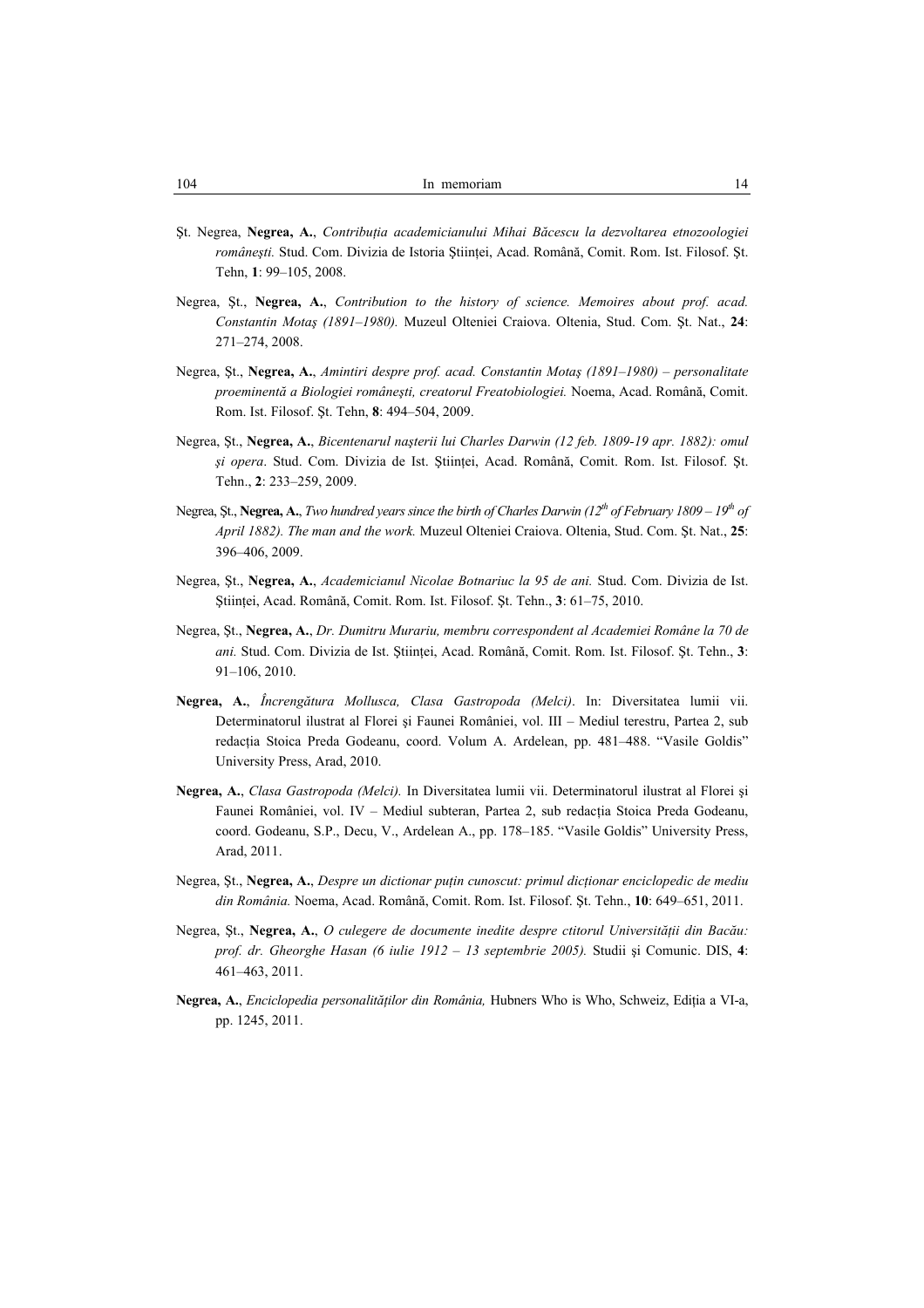## **INSTRUCTIONS TO AUTHORS**

#### **1. GENERAL**

Travaux de l'Institut de Speologie "Emile Racovitza" publishes both fundamental and applied research articles in the field of speleology, soil biology and environmental science of karst.

The journal is edited by the Institute of Speleology "Emile Racovitza" (ISER) and the Romanian Academy Publishing House.

#### **1.1. Types of papers.**

(i) Research papers must be original and refer to topics of fundamental or applied research. They must be concise, focus on new results and data, and preferably not exceed 14 printed pages. It is recommended that the number of figures and tables should not be higher than 10. Longer manuscripts may be accepted for publishing at the discretion of the editorial office.

(ii) Research notes should concern a specific aspect or preliminary results of ongoing research. They represent a concise description of one research aim. The exigencies regarding the description of the methods and the references are those of a scientific paper. The length of research notes, including figures and bibliography, is limited to 4 printed pages.

(iii) Review articles present the achievements on a certain research topic in a critical and exhaustive analysis based on updated and complete references. There is no page limit for review articles.

**1.2. Copyright.** Authors must respect the deontological rules related to research activities, especially those referring to plagiarism. It is compulsory that the manuscripts sent to the editorial office are addressed exclusively to this journal. Papers must be original and not proposed for publishing in other journals or previously published. The publishing house owns the copyright on the articles. No part of the articles may be reproduced without the prior permission in writing of the publishing house. Any republication of the articles should be authorized by the publishing house.

**1.3. Submission of articles.** In addition to the document (text, tables, figures, etc.) authors are requested to attach a letter in which they present the article and explicitly state that the manuscript was approved by all the authors. The letter should also describe the general framework of the paper and any potential conflict of interest. Articles may be submitted by e-mail (eunitu@yahoo.com) or in digital form to the following address: Institute of Speleology "Emile Racovitza", Academia Română, Calea 13 Septembrie No. 13, sector 5, 050711, Bucharest, Romania. Typewritten manuscripts are not accepted.

**1.4. Review process.** When the editorial board receives a manuscript and considers that the topic and format is suitable for this journal, the manuscript is sent to two reviewers qualified in the field to review the scientific content. The peer review process lasts less than one month but it may be longer for review articles depending on the manuscript length.

The authors are not informed about the identities of the reviewers. In order to guarantee an impartial peer review process, author's name, surname and institution along with a contact address (phone no., e-mail) should be submitted on a separate page. The reviewers make the decision either to publish or reject a manuscript. When an article is accepted, the author will receive a list of modifications required prior to publishing. Three situations might occur: (i) the article is accepted with minor modifications; (ii) the article is accepted with major modifications; (iii) the article should be rewritten and resubmitted.

Authors are asked to do the recommended modifications. Any complaint should be expressed in writing. A letter in which the author has considered each modification suggested by the peer reviewers should be attached to the final article. The papers considered unacceptable by peer reviewers will not be published. Opinions expressed in the articles are those of the authors.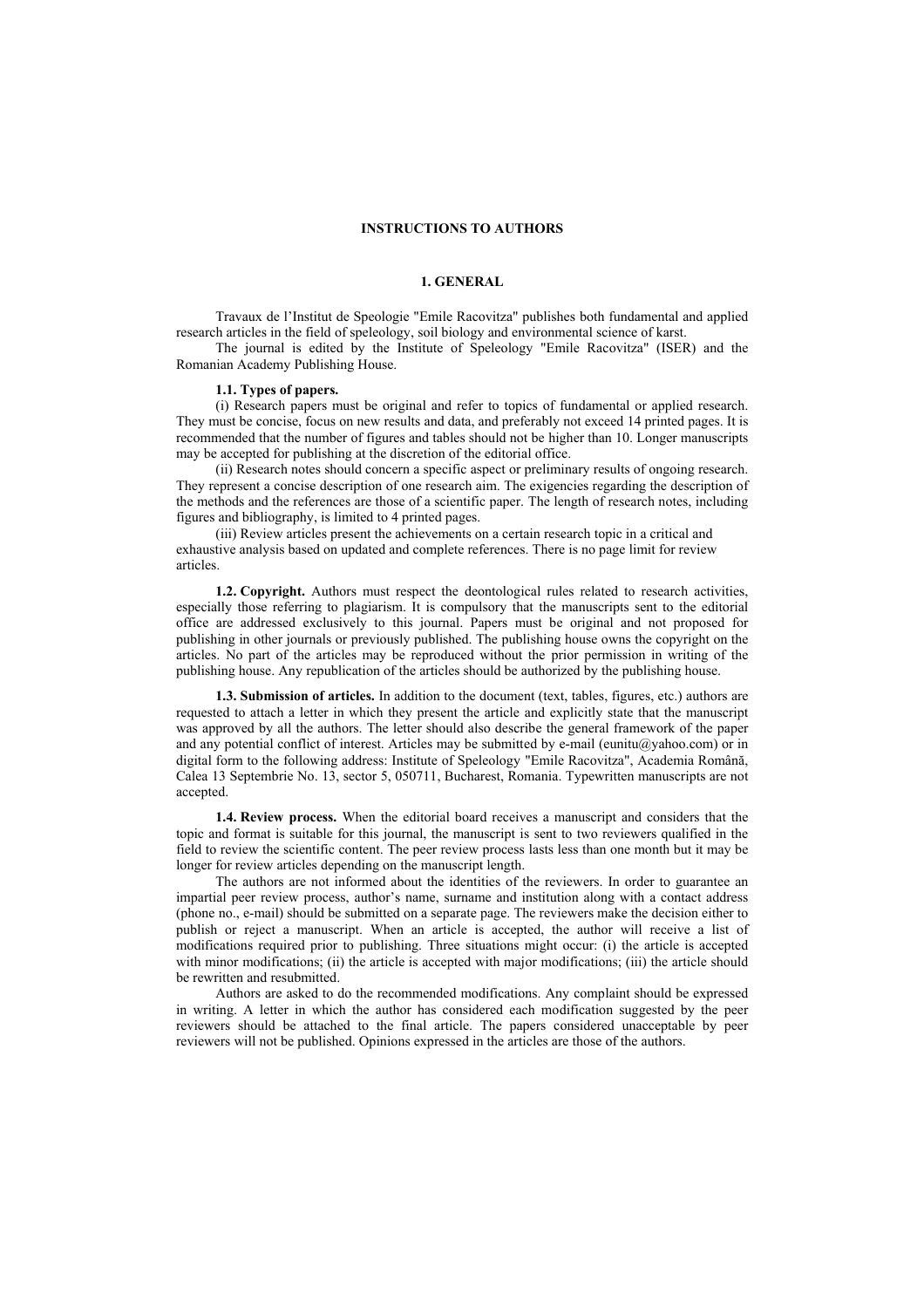## **2. ARTICLE STRUCTURE**

All articles must be elaborated and structured according to the following rules, discordant articles will be rejected. Manuscripts should contain the title, an abstract, key words and the body of the article (bibliography, figures and tables included).

**2.1. The title** should be clear, concise and suggestive. Ambiguous, too long, too general or one-word titles should be avoided. Abbreviations are not accepted.

**2.2. The abstract** should be analytical and provide sufficient information even to a reader who is neither an expert nor familiar with the field. It should be approximately 200-300 words comprising the objectives and main conclusion of the article. Abstracts are frequently databased and indexed and play a key-role in introducing the potential readers to an *"in extenso"* reading. The key words should express the characteristic elements of the article.

**2.3. The content** will be written in English and structured in accordance with the following criteria.

1. **Introduction.** The motivation or purpose of the research should appear in the Introduction, where are stated the questions authors sought to answer. Some of the historical basis for those questions should be provided.

**2. Materials and methods.** This chapter should present detailed information concerning the place of research, materials and methods used in order to allow the exact replication of the experimental work. This will facilitate correct interpretation of the results.

A clear description of experimental design, sampling procedures, and statistical procedures is especially important in papers describing field studies, simulations, or experiments. Give the model number for equipment used. Supply complete citations, including author (or editor), title, year, publisher, and version number, for computer software mentioned in your article.

**3. Results.** Results should be stated concisely and without interpretation.

**4. Discussion.** This chapter focuses on the rigorously supported aspects of the study. The results of the study must be carefully differentiated from data obtained from other sources.

They must be interpreted and related to the results of previous research. Please discuss the implications of your results or interpretations. Point out results that do not support speculations or the findings of previous research, or that are counter-intuitive.

**5. Conclusion.** This should state clearly the main conclusions of the research and give a clear explanation of their importance and relevance.

**Acknowledgements.** This chapter can follow 'Conclusion' chapter, mentioning those people or institutions that have facilitated the research accomplishment. This chapter receives no heading number.

**References.** It is important to note that all the publications quoted in the text should be included in the bibliography and vice versa. The bibliography should not contain publications that cannot be identified in the text and authors should ensure the text references and the bibliographic list correspond.

**Appendix.** When a thorough presentation of some research aspects (e.g. statistical methods, an important data set or an explanatory detailed table) is needed, an appendix can be inserted at the end of the article.

**Review articles** do not follow the above mentioned structure. However, they should include: (i) an introductory part, (ii) a careful and critical presentation of the relevant aspects of the topic approached, and eventually (iii) emphasis of the aspects that are inadequately known and require further study to progress understanding in the phenomenon.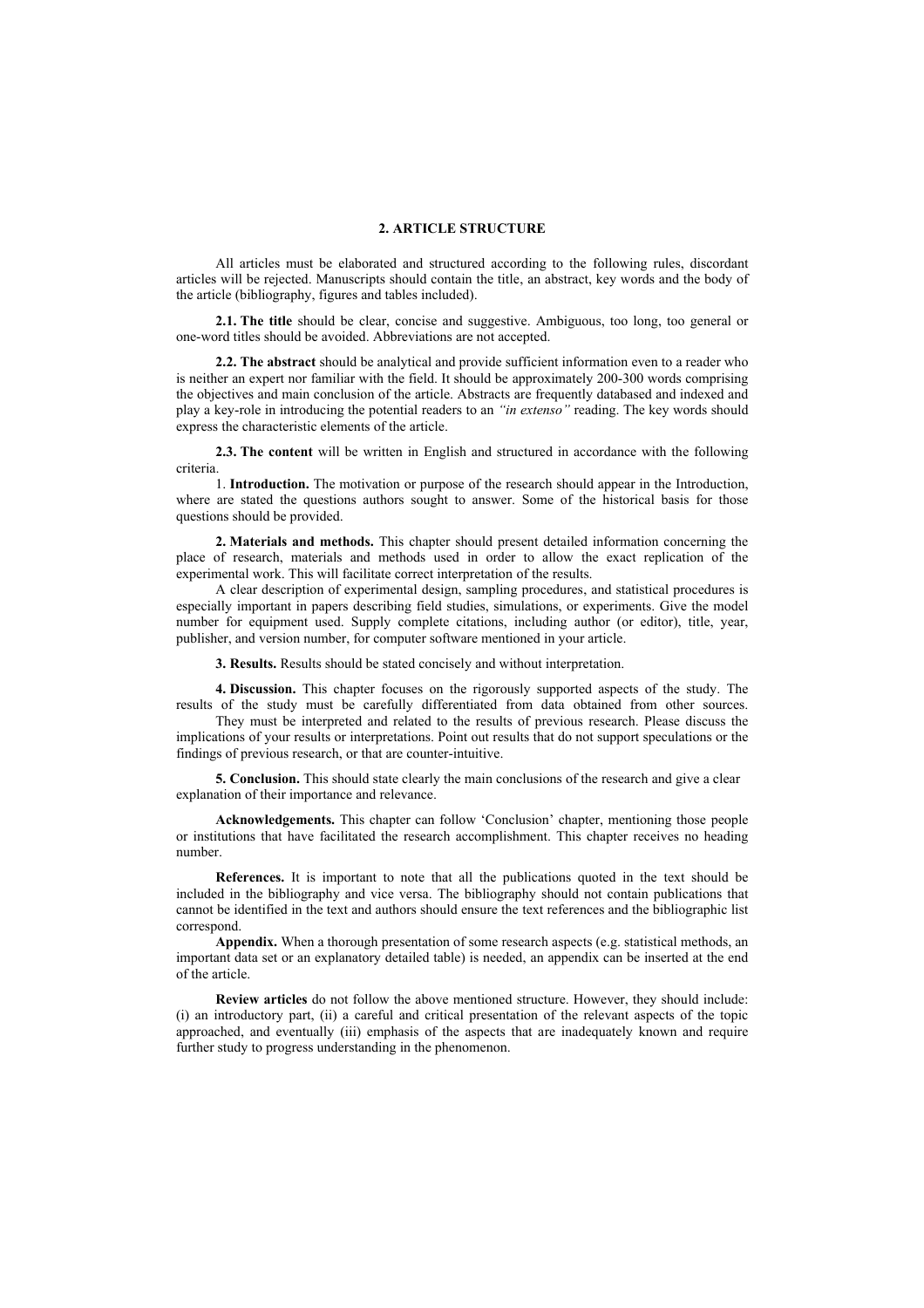## **3. ELECTRONIC FORMAT REQUIREMENTS FOR ACCEPTED ARTICLES**

Microsoft Word format or its equivalent is preferred. It is recommended to use Times New Roman, size 11 for the body of the text and size 9 for tables, figures, bibliography and abstract. The body of the text must be double-spaced. Figures, tables and line numbers have to be inserted at the end of the document. For optimal publication of the article, figures should be submitted separately as attachments to the Microsoft Word document or as an image (e.g. .tif, .jpg). Attachments should include the name of the corresponding author (e.g. Borda.doc). Each figure will be numbered in accordance with the body of the text. Photos will be sent in digital format at a resolution of 300 dpi. It is suggested to send black and white graphics and photos provided it does not affect the information.

**Structure** of chapters. The paper will be structured as follows: 1. Introduction; 2. Materials and Methods; 3. Results; 4. Discussion; 5. Conclusion. Subchapters and paragraphs will be numbered with Arabic figures separated by dots, according to the level of heading (e.g. 1. Chapter; 1.1. Subchapter; 1.1.1.Paragraph).

**The titles of subchapters** will be preceded and followed by a blank line paged as follows: 1.1., 1.1.1. The latter numbering is the last accepted. If the paper has an appendix it will be placed at the end of the article and should have a distinct title.

**The scientific names** of species will be given in italics. The names of plants, animals or microorganisms will be followed by the scientific names when first used in the text along with the author of denomination e.g. *Meta menardi* (Latreille, 1804).

**Abbreviations and acronyms** will be explained when first mentioned in the article.

**Proper names** of any kind will be written with Latin characters and diacritical signs corresponding to the original language in which they were written.

**Equations** will be written clearly, paying attention to coefficients, exponents and possible confusions: e.g. zero '0', figure and letter 'o', figure '1' and letter 'l'. A consecutive numbering will be used in parentheses on the right side of the text. It is suggested to use Microsoft Word editor for equations or the equivalent software. The units of measurement should be those of the International System. Symbols, Greek or other characters must be defined and clearly explained. Their definition can not vary along the paper.

**References will be cited in the text** as follows: (Bousquet, 2003), (Bousquet, 2003 a, b), (Daly & Drew, 1998). In the case of multiple references, they will be ordered alphabetically according to the names of the authors when they have the same year of publication, or chronologically, when they have distinct years of publication. If there are more than three authors only the first one is mentioned and it is followed by 'et al.': e.g. (Smith et al.1998).

Very large tables should be avoided because it is difficult to insert them appropriately. If they are necessary and require more than one page they will be separated, mentioning 'Table X (continuation)' on each page. Any explanatory text will be given as a note above the table. Tables and figures (graphics, images) will be inserted inside the text only where they have been quoted. When the table/figure is explicitly mentioned in text, it will be cited as table 1/figure 1; otherwise, when